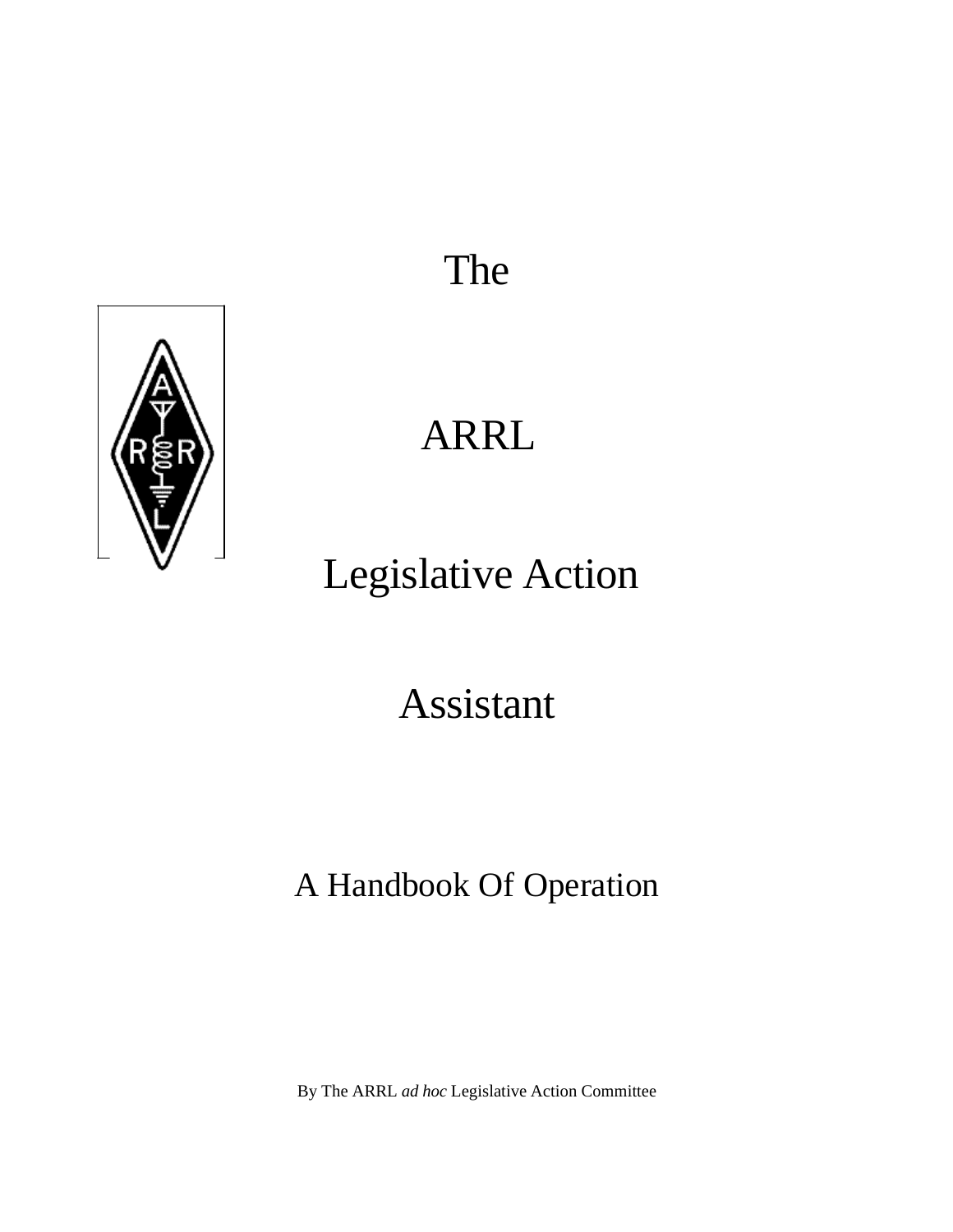### **I. INTRODUCTION**

This handbook is provided to assist you as an ARRL Legislative Action Assistant (LAA) to understand better the task you have volunteered to perform on behalf of ARRL, Amateur Radio and the public we serve. As an LAA you will advocate (lobby for or against) Federal laws identified by the ARRL Board of Directors. This action will be designed to promote and protect Amateur Radio. This work will ultimately benefit the public.

The ARRL Legislative Action Program is intended to provide Amateur Radio with a coordinated, intelligent voice to promote Federal Legislation that affects Amateur Radio. As such, it is important that you always remember you are a representative of ARRL and the Amateur Radio community to the Federal Legislator you have volunteered to contact. The manner in which you perform your volunteer activities reflects not only on you, personally, but also on all hams. The success of the ARRL Legislative Action program will depend greatly on how well you follow the basic outline of the Program.

In fulfilling your duties as LAA, you are not expected to be an expert in law or electronics. Instead, you will be one of your Federal Legislator's valued resources who have personal knowledge regarding Amateur Radio and how it benefits the public. Do not feel badly if you are asked questions you cannot answer. If this occurs, make a note of them and the person who asked them, and offer to get answers for them. Note any questions that are brought up during the visit in your report. League experts will get the answers to you.

Please understand that in your official capacity as a LAA, you must not become involved in partisan politics. Partisan politics is when a person works for one party to win over another party or for one candidate to win over another candidate. ARRL is a tax-exempt organization as defined by the US Internal Revenue Code. As such, the League is prohibited from becoming involved in partisan politics. As a private individual, however, you can work on behalf of candidates and contribute to their or their party's campaign treasury if you choose. Simply be sure to keep your actions as an LAA and as a private citizen separated.

Working in the non-partisan political arena can be fun. You should expect to meet very interesting people. Enjoy your work on behalf of Amateur Radio.

### **II. UNDERSTANDING THE PROCESS**

#### **A. Overview of the ARRL Legislative Action Program**

- 1. The ARRL Board of Directors, in consultation with the CEO, General Counsel and Chwat & Co. inc. determines the legislation we wish to effect and the strategy we will use to do this. Chwat & Co. inc. is the Washington government relations firm the ARRL retains.
- 2. The Directors organize and oversee the Program in their respective Divisions. They may appoint a Division Legislative Action Chairperson (DLAC) to do this for them.
- 3. The Legislative Action Coordinator (LAC) is identified and appointed by the Director to manage legislative action activities in a state. The Director may appoint more than one LAC per state if this is necessary.
- 4. The Legislative Acton Assistant (LAA) is identified and appointed by the LAC with the concurrence of the Division Director. When directed to make contacts, LAAs visit Legislators or their aides in their offices in their home-district. LAAs are organized in teams of no more than three members. When necessary, fewer than three team members are acceptable.
- 5. When appropriate, all ARRL members in a District, state or, on occasion, the entire country will be requested to write to their Federal Legislators in support of targeted legislation.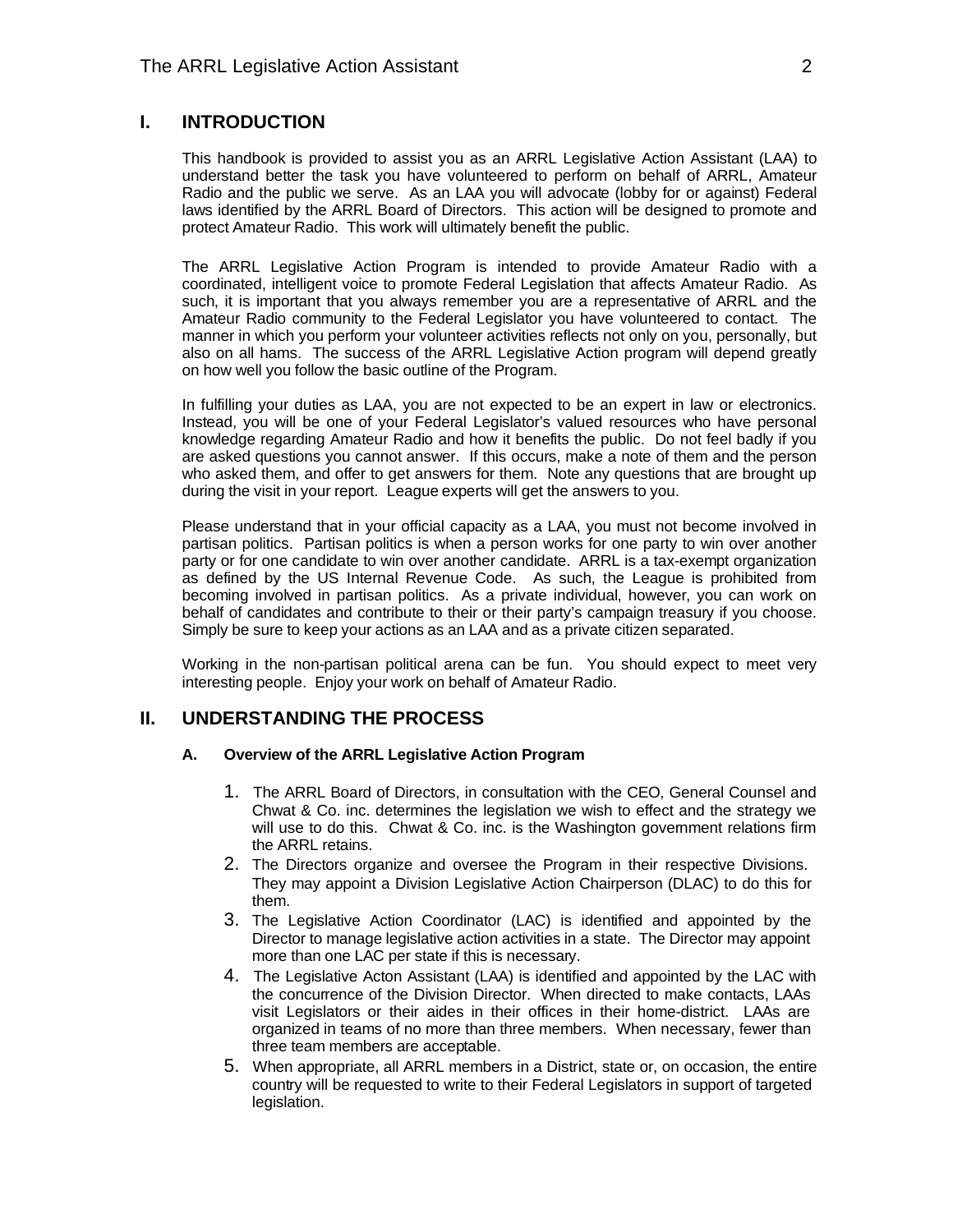#### **B. Who is responsible for organizing the ARRL Political Action Program?**

The ARRL Legislative Action Program was established in Minute 18 of the 26 January 2005 Annual Meeting of the ARRL Board of Directors. The ARRL Chief Executive Officer manages its day-to-day operation. The President oversees the Program and reports on its status and progress to the Executive Committee and the Board. Between Board meetings, the Executive Committee ensures that the policy of the Board, including policy related to this program, is followed. The ARRL Board of Directors determines the specific legislation we will effect. The ARRL General Counsel and the government relations (lobbying) firm the ARRL retains support the President, CEO and EC to develop strategies and timing for our actions.

#### **C. Who are the Players on the Government Team?**

Throughout this Handbook, you will see references to Congressmen\*, Legislator, Member of Congress, US Senator, US Representative and Congressional Aide. These are the people you will be directed to visit in their offices in their home districts. These people are defined to mean:

- 1. Congressman, Legislator, Member of Congress: These terms are interchangeable. The people are either members of the US House of Representatives (a US Representative) or the US Senator (a US Senator).
- 2. US Senator: A person elected from a specific state to represent the voters of the state in the US Senate. There are two Senators for each US state.
- 3. US Representative: A person elected from a specific Congressional District within a state to represent the voters of this District in the US House of Representatives. The number of Representatives for each state is determined from a formula that involves the total number of voters in the state.
- 4. Congressional Aide: This is a person hired by a US Representative or a US Senator to assist the Congressman manage and operate his Congressional office. Aides are advisors to the Congressman who they support.

\*For simplicity sake, we will use male pronouns in referring to Congressmen and Congresswomen. The use of the words Congressman, his, etc. are a matter of expediency and historic means for referring to all Legislators regardless of their sex. We hope the use of this expediency does not cause problems for anyone.

#### **D. Why You Should Contact Your Member of Congress**

- 1. Federal Legislators frequently vote based upon their understanding of the wishes of their constituents. As a constituent, your opinion is important to them.
- 2. Because of their knowledge of communications, radio amateurs can serve as a valuable resource in an area of expertise Legislators and their staff often lack.

Elected officials view their constituents as "resources" and want to hear from them. They need input from their constituents to gauge positions on a piece of legislation and determine how it will affect their district. Our input may also assist in determining how a Legislator will vote on an issue.

As a licensed Amateur Radio operator, you can provide a valuable resource to your member of Congress. The insight you offer as to how a particular piece of legislation may affect hams and the public could make the difference between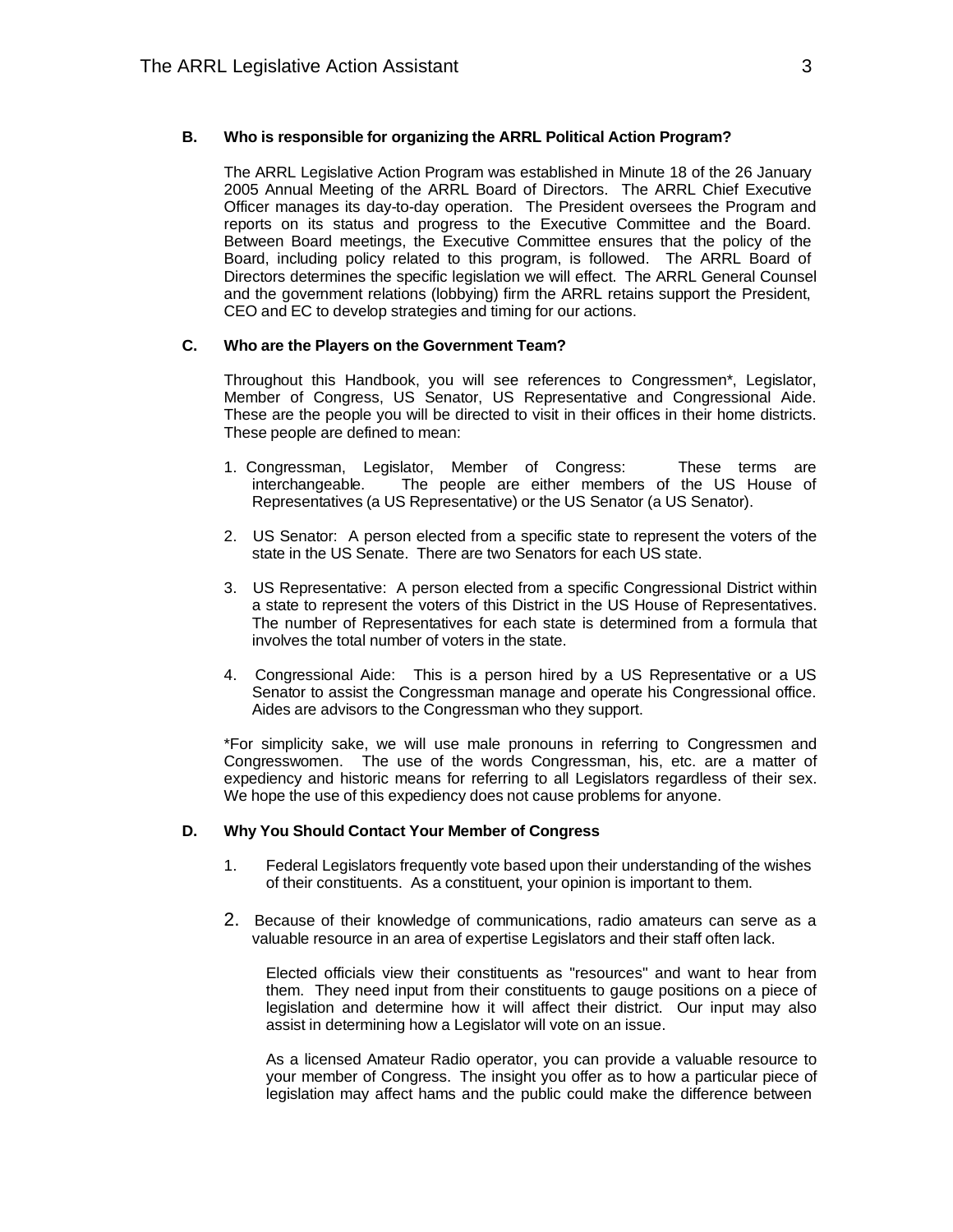whether or not the Congressman will support the position of Amateur Radio. Members of Congress do not have sufficient resources to allow for a full understanding of every issue that comes before them. Although they rely on staff members who are tasked with monitoring specific issues (such as telecommunications) each legislative assistant (aide) has a varying degree of knowledge of these issue areas.

More often than not, the knowledge Legislators have of Amateur Radio is fairly limited. Therefore, your combination of being a constituent and a federally licensed Amateur Radio operator can help make the difference by ensuring that your Congressman and staff receives the balanced information they need to make good decisions on Amateur Radio related legislation.

#### **E. The US Congress makes the laws of the country.**

Bills in the US House of Representatives begin with "H.B." Bills that originate in the US Senate start with "S." These are often referred to as "House Bill nnn" and "Senate Bill nnn."

When seeking support for a particular piece of legislation, make sure you refer to it by the correct designation. Ask your Representative to support "H.B." bills, only, and ask your Senator to support "S." legislation. The most common action we will probably ask you to take is to ask a US Representative or US Senator to "co-sponsor" a piece of legislation. The most basic fact you should have before contacting the Legislator is the proper number of the bill you wish to discuss. This small bit of information will make your call or e-mail much more efficient by making it possible for your Congressman and his staff to refer to the bill you are talking about most easily and correctly.

After a bill is introduced, it is referred to a committee for consideration by a select group of Representatives or Senators. The Congressmen who serve on each committee and subcommittee (and staff who work for each) have a particular expertise in the subject area and are able to give the legislation the proper scrutiny before the bill is presented to the full House or Senate for consideration.

Once a bill has been cleared by the committee, it moves either to the floor of the House or Senate for a vote by the full body. If it passes, it is then referred to the other legislative body (e.g. bills passed by the House of Representative will move to the Senate) for a similar round of consideration. If the bill is passed in both the House and the Senate, it is sent to the President to be signed into law.

A useful website for tracking legislation is http://thomas.loc.gov.

#### **F. What We May Ask Your Legislator to Do.**

ARRL will seek support of Federal legislation that furthers the cause of Amateur Radio and makes it possible to continue to serve the public. In general, the main functions of support your Congressional offices can provide to you as an Amateur Radio licensee are as follow:

- 1. Sponsor Federal legislation to change or create law.
- 2. Co-sponsor a piece of legislation pending before Congress (publicly support the legislation by adding their name to those backing the bill).
- 3. Vote for or against Federal legislation being considered by the House or Senate Committee on which they serve.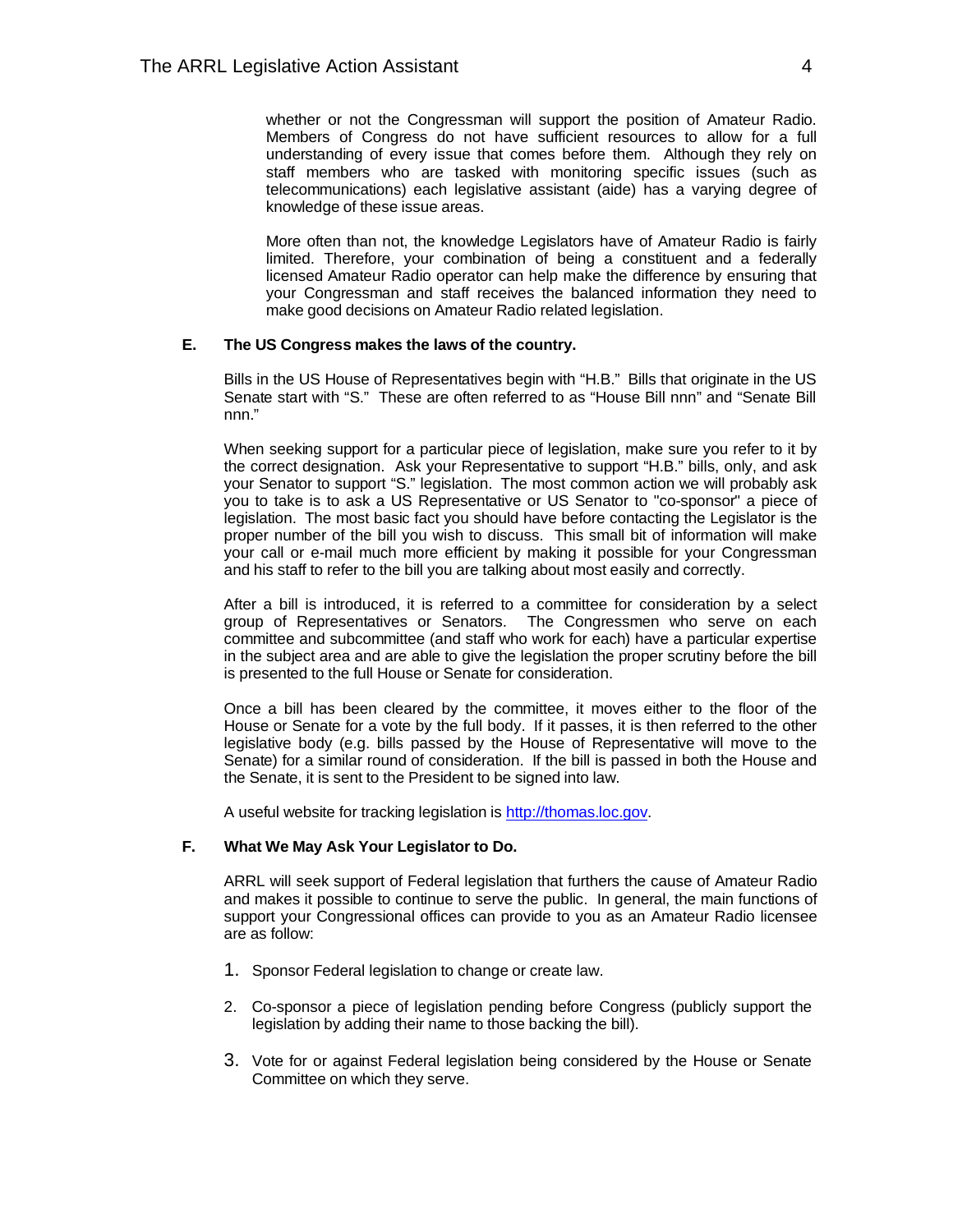- 4. Vote for or against Federal legislation being considered on either the US House or Senate floor.
- 5. Assist with concerns or questions that we may have with Federal agencies, such as the FCC.

### **III. SCHEDULING A PERSONAL VISIT WITH A FEDERAL LEGISLATOR**

#### **A. Make an appointment in advance.**

A typical method for doing this is to telephone his office and request an appointment. Advise the aide you are a constituent of the Representative or Senator. Be prepared to explain briefly the topic of your visit, the approximate number of people who will come with you and the approximate length of time the meeting will require. Whether or not you get an appointment during this initial phone call, follow it with a letter that generally restates the purpose of the meeting, the number of people who will come with you and the length of time it will consume.

#### **B. Be firm, but don't be a pest.**

If you haven't received an appointment to meet with the Legislator or aide within a couple of weeks, telephone again and repeat the process.

#### **C. Know the background of the Legislator.**

Before you call your US Senator or Representative's office, it may be helpful to learn about him. You can do this by going to your Legislator's page on http://thomas.loc.gov and clicking on Biography at the top of the screen. Look for information that may show common interests between the Legislator and a member of your delegation that will be on hand for the visit. Don't worry if your Legislator belongs to a different political party from you. You will not be discussing partisan politics with him.

## **IV. PREPARING FOR A MEETING**

#### **A. Where do I get information to plan my visit?**

Background information for your visit will be prepared by the ARRL HQ staff. This will include information on US legislation you will be asked to discuss, material you will leave with the Congressman at the end of your visit, and forms you can use to report the results of your visit. The form can be found at the *Grassroots* area of the ARRL *Members Only* web site. (As an ARRL member, you can access the Members Only section of the ARRL.org web site. When the ARRL web site opens for you, click on *Members Only*. If you have not previously registered to use this area of the site, fill in the information requested to gain access. At the Members Only area, click on the *Grassroots* link in the column to the right of the screen.)

#### **B. When should you contact your Legislator?**

Make visits only when your Legislative Action Coordinator (LAC) asks you to make them. One major feature in our Legislative Action Program is that our effort needs to be coordinated if we are to realize greatest success. By coordinating the timing of visits and of sending letters to Legislators, and even by determining which Legislators to contact at which times, we maximize the value of our effort. Avoid the temptation to begin a campaign on behalf of a bill or a cause until you have been notified to take action. Pursuing legislative action is similar to a military campaign. Starting too soon or too late, or failing to deploy the proper resources at the proper time is likely to doom the campaign before it has begun. We need to bring the correct resources to bear on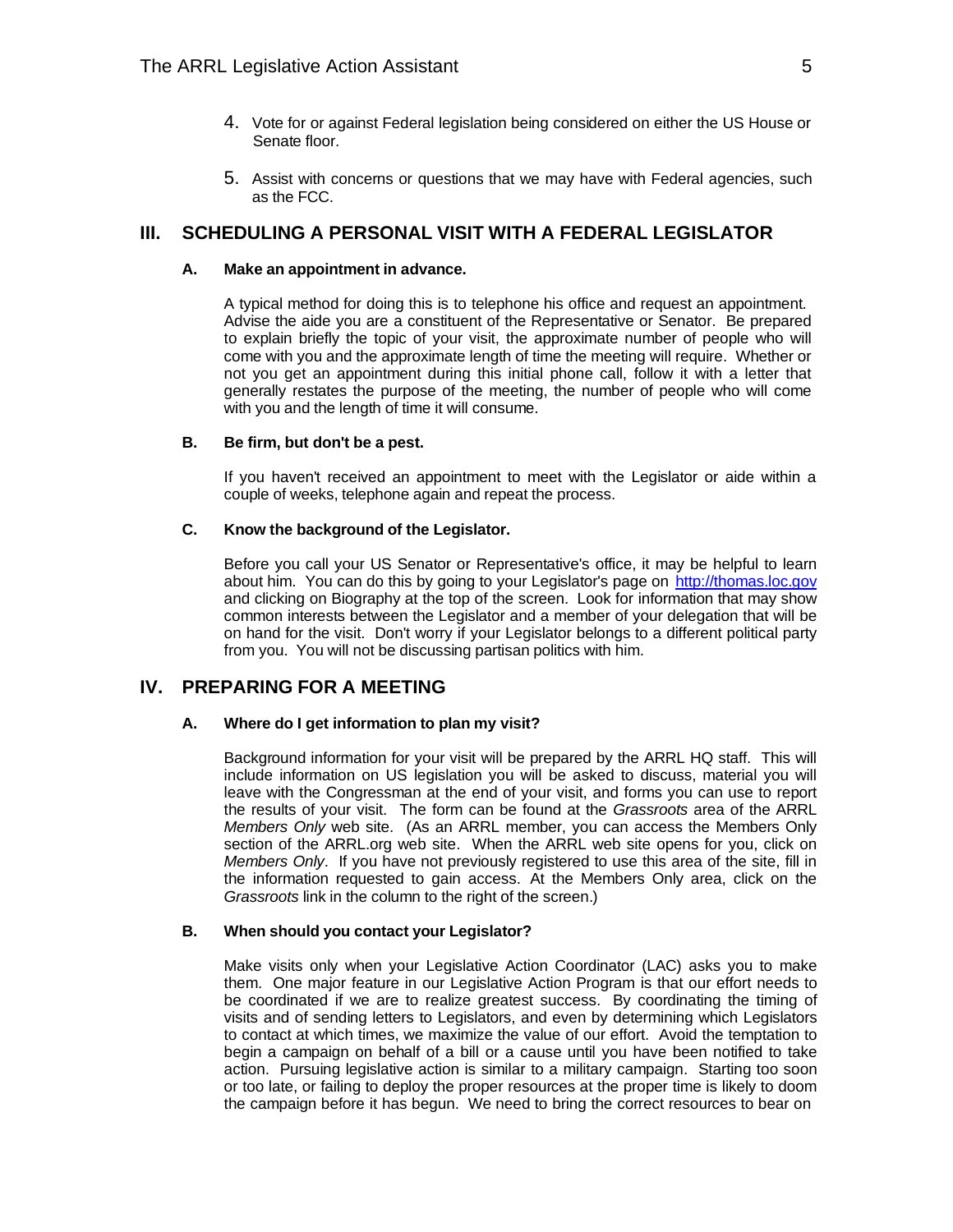our legislative agenda at the proper time and with the proper Legislators as targets of our visits and letters.

The needed coordination will be provided through instructions from the ARRL Legislative Action Program management.

#### **C. You are not expected to be an expert . . . just a reasonably knowledgeable constituent.**

One of the best ways to make a useful and lasting impression with Legislators is to meet with them personally. Your US Congressmen likely spends at least a few weekends in his state or Congressional District every several weeks. During certain parts of the year (e.g. summer recess), Congressmen have an extended opportunity to work out of their offices in their state or District offices. Unlike "meet and greets" that occur during family trips to Washington, DC, this is a real opportunity to get quality face-to-face time with your elected officials. Realistically, though, it may be more likely that you will be able to meet with an aide to your Legislator instead of with the Legislator. This is acceptable, because it is the aide's job to pass information on to the Legislator.

When meeting in person with your Congressman or his aide, do not be nervous or feel intimidated. You are certainly going to offer him a great deal of education on the subject of Amateur Radio and how we amateurs serve the pubic. The Legislator will likely look forward to learning about its importance.

#### **D. Participants.**

You should certainly feel comfortable meeting on your own; however, the ARRL Legislative Action team approach is designed to perform best when a two or threemember team makes the visit. When the team consists of two or three members, the task of talking and presenting our position can be shared among the Team members. Team members who are not doing the talking at a particular moment, should listen very carefully to questions and comments made by the Congressman or aide to detect preconceived ideas or unstated positions they may have. Follow up on the things you learn and also share this intelligence with our Washington DC team. To avoid confusion, there should typically be no more than three participants in a team.

- 1. Plan in advance who will speak and the approach you will use.
- 2. Plan what you wish to say to your Legislator or the aide. Try to keep the meeting focused on the topic you wish to discuss. You can find background information for your meeting on the ARRL web site under Members Only at the *Grassroots* link.

## **V. PRESENTING OUR CASE**

How you as a LAA fit in is simple. Your contact "back home" can be the key that opens your Congressman's door on Capitol Hill in Washington to our Washington team. Your visit demonstrates that people back home are interested in the legislation you discuss. The information you give to the Legislator gives him solid reasons for your interest. This makes it much more likely that he will be interested in talking about the topic more deeply when our ARRL Washington representatives pay a visit to his office on Capitol Hill.

## **A. When you visit your Congressman.**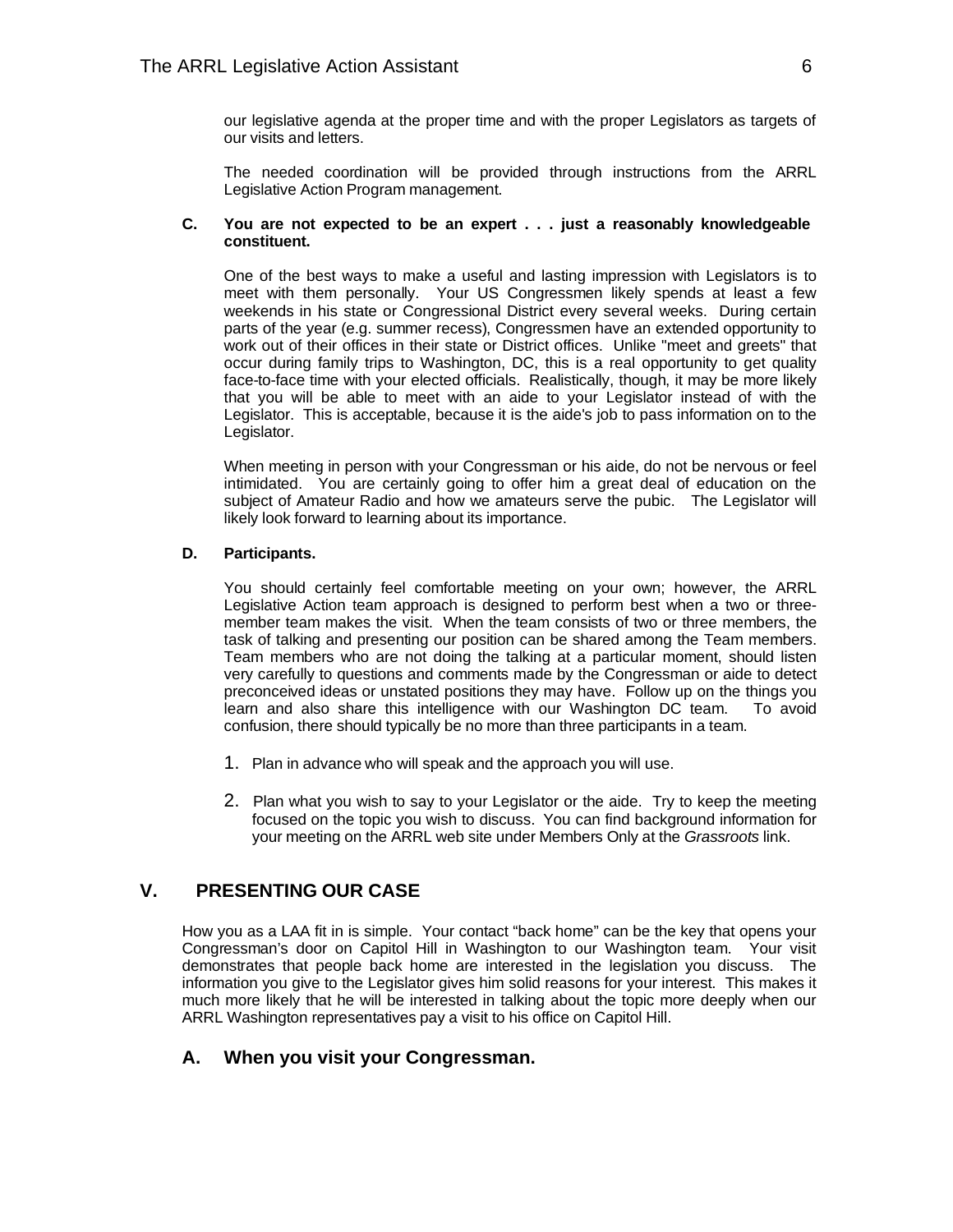- 1. Tell the Congressman or aide whom you visit that you represent Amateur Radio operators in his district or state. Be sure to mention the number of amateurs in this district (i.e., the number of hams in the Congressional District if the Legislator is in the US House of Representatives, or the number of hams in the state if he is in the US Senate). These numbers generally represent the number of registered ham voters in the district. They are available from the *Grassroots* area of the ARRL web site.
- 2. Be brief but concise in your discussion. Congressmen and their aides are usually busy people who appreciate having meetings that are relatively brief and to the point.
- 3. Dress appropriately. As an ambassador of Amateur Radio to your Legislator, you need to show visibly that we are reliable people and that you respect the person you are visiting. Being neat, clean and well dressed is one way of making a proper impression. Your position requires dignity of dress and dignity of action. Similarly, speak with confidence and avoid extensive use of slang terms and ham radio jargon. What you wear will depend in part on where you live. One will not go wrong with dressing in typical business clothing; however, some offices in specific Districts may operate on a less formal basis and neat, casual attire will work well in these instances.
- 4. Avoid jargon. Very few people outside of the communications fields know or need to know the meaning of Yagi, DX, ragchew and other catchwords (jargon) we amateurs use regularly. If you must use a word or two of jargon, be certain their use adds to the discussion. Give a brief, easily understood explanation of their meanings.
- 5. Emphasize our positives of public service to legitimatize our request. Emphasize Amateur Radio's work to assist Red Cross, FEMA, Fire Department, etc. during tornadoes, floods and other emergencies that have occurred in your state or locality. Do not focus on DXing, foxhunting and other phases of Amateur Radio that could be considered as frivolous by people outside of Amateur Radio unless the Legislator or aide asks about these subjects. Instead, use Amateur Radio's record in providing unique and timely service to the public when justifying our existence. Even if the Congressman asks about DXing or other of the more hobby aspects of Amateur Radio, be sure to describe these in terms of the training they provide for communicating in time of emergency.

#### **B. Leave Something Behind.**

Having a handout with a few key bullet points will help the Legislator focus on and understand the issue. Leave-behinds will generally be available to print out from the *Grassroots* link of Members Only*.* The video Amateur Radio Today is also excellent to use as leave-behind information. Each of these sources of information is concise and to-the-point. We need to remember that Congressmen and their staffs are usually inundated with material that is hard to follow and never gets read. Do not offer something that will not be useful. Handouts designed specifically for use with government officials will usually be found at the *Grassroots* link described under *Have a Plan*. Similarly, copies of Amateur Radio Today may be downloaded or ordered at http://www.arrl.org/ARToday/.

Try to keep the meeting focused as well. Federal Legislators are very busy and will appreciate a well-timed meeting.

#### **C. Get an answer before you leave.**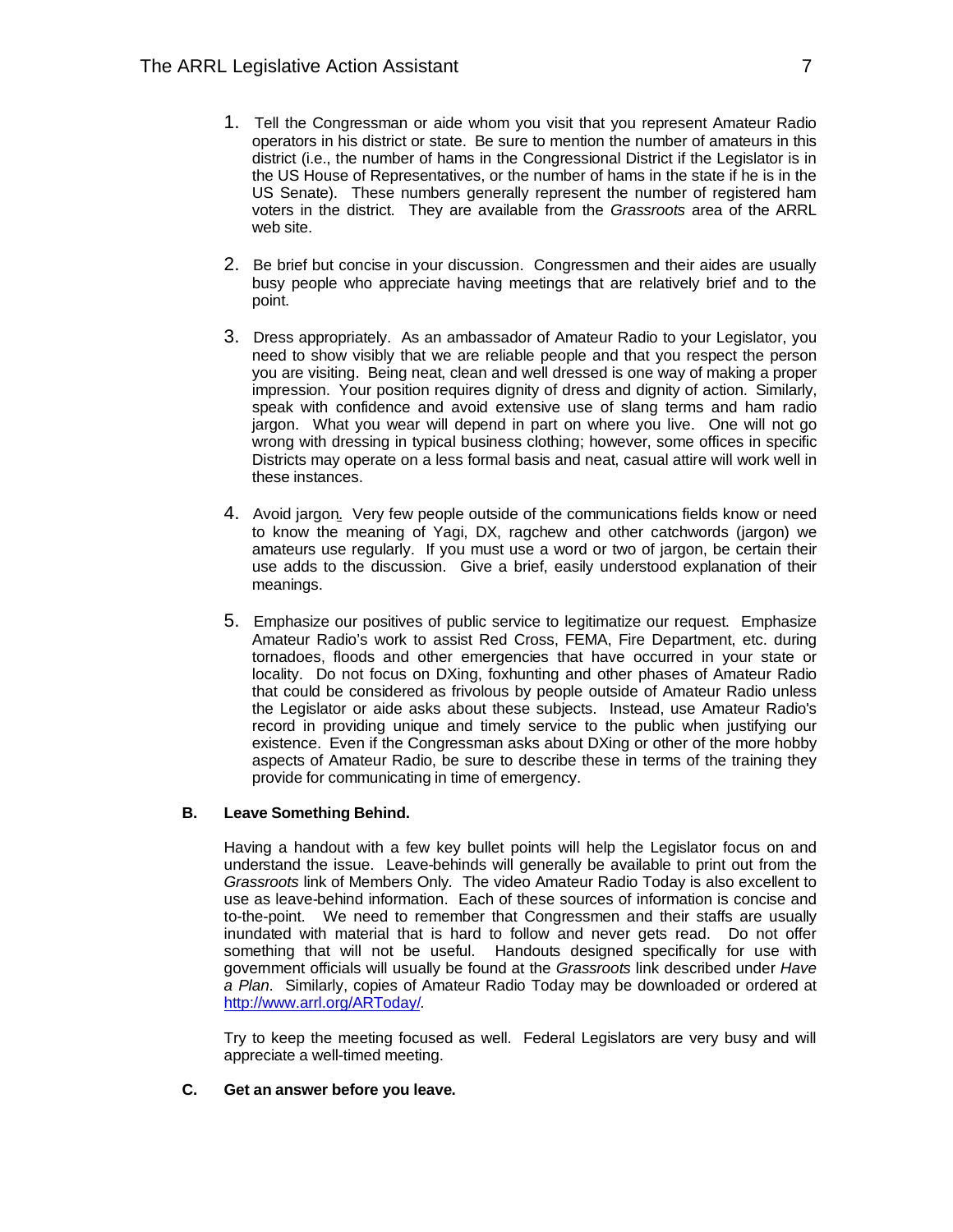At the conclusion of your meeting ask for the Legislator's position on your issue.

#### **D. Say Thank You.**

As you leave the meeting thank the Congressman or aide for seeing you. After you return home be sure to have a member of your team send a brief note by US Mail that thanks the Congressman or aide for making time available for you to discuss and provide information on our issue to them. These two actions are common courtesy that should be observed. They also demonstrate maturity on your part and of Amateur Radio.

If your Member of Congress has agreed to support your request, express your and Amateur Radio's appreciation for this support.

### **VI. AFTER THE MEETING**

#### **A. Keep in Touch.**

You have started a relationship with the Congressman or aide. Over the coming years you may ask for additional meetings on Amateur Radio related subjects. Depending upon the Legislator or aide, you could send greetings to him on special occasions (e.g., Christmas, New Year) and congratulate him for particular achievements (including committee assignments in Congress). In smaller communities in particular, you might find it appropriate and practical to "drop in" at the office simply to say hello occasionally. Maintaining a friendly relationship can prove very useful.

#### **B. Share What You Learn -- Keep the ARRL Informed.**

What you learn during your visit may be as important as the information you give.

When you make a contact with a Member of Congress or his staff, be sure to keep the ARRL informed. Relaying any responses you receive through your meetings may help the ARRL develop a more precise agenda concerning who needs to be contacted, the information we need to give them and how they should be targeted to gain their support for Amateur Radio. Please use the meeting report form you will find at *Grassroots* on the ARRL Members Only web area to keep management of the ARRL Legislative Action Program informed of the meeting you had with your Congressman or aide. In exchange, as legislative issues begin to move on Capitol Hill, information will be provided to you as to how best to communicate with your contacts.

### **VII WHAT ABOUT STATE LEGISLATIVE ISSUES?**

#### **A. We've discussed the Federal Government, but who manages the state and local scene?**

We have discussed the ARRL organization for affecting Federal legislation, but what about effort to affect state and Local laws?

State and local issues fall under a separate ARRL program that has been in place since the position of State Government Liaison (SGL) was established at Minute 20 of the July 1982 Board Meeting. This program operates within the ARRL Field Organization and is directed by the Section Manager for each Section. The functions of the SGL are described at http://www.arrl.org/FandES/field/org/sgl.html.

#### **B. What About Cross-Involvement of Section and Federal legislative action people?**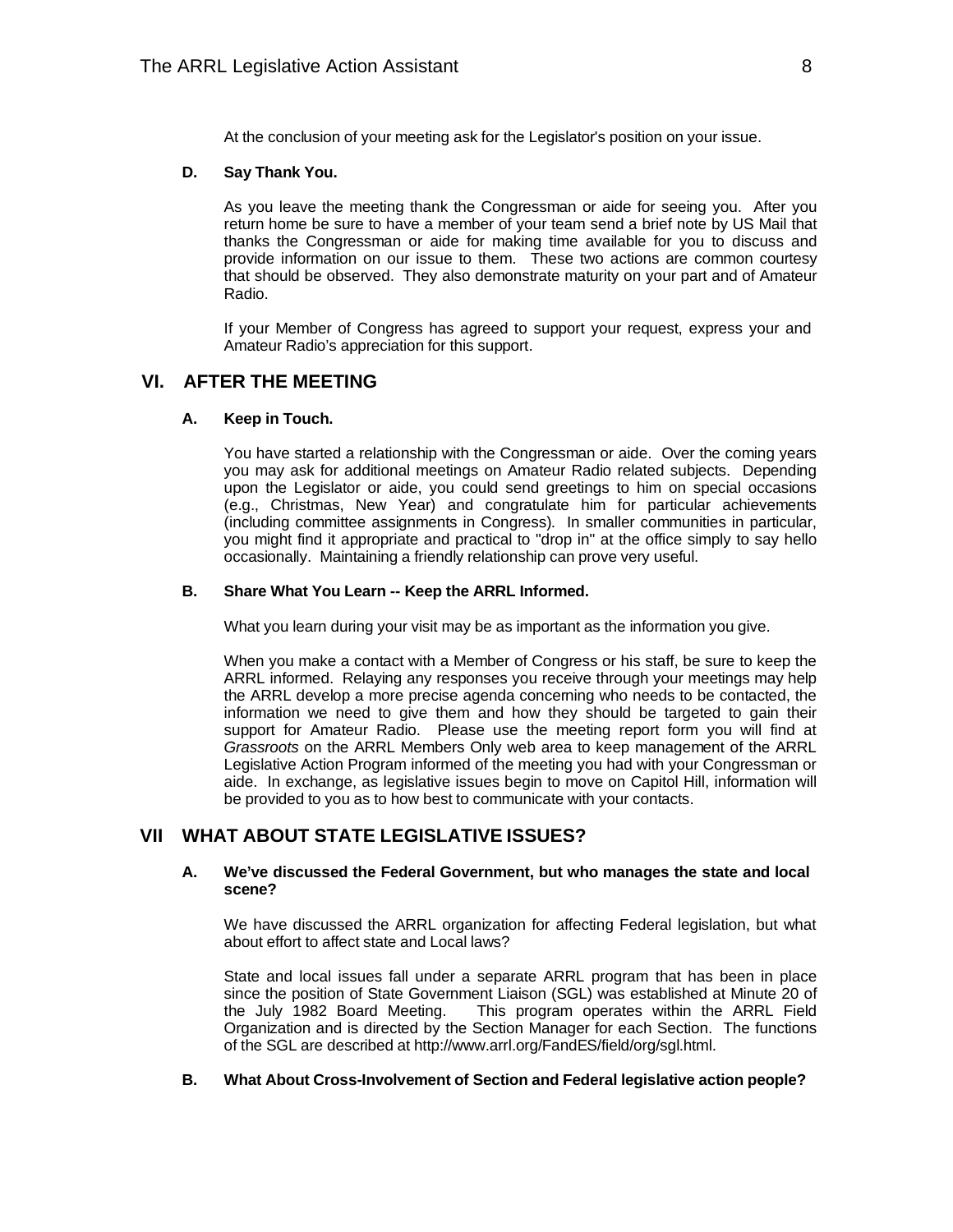There is no reason people who are appointed to positions in the ARRL Legislative Action Program cannot also be appointed to serve in the state and local program that is managed by the SMs. Similarly, SGLs and other appointees in the state and local program may be appointed to positions in the Federal program. For example, it may make total sense to have the same person serve as LAC and SGL in a state. In doing this, the appointee will have two, separate management chains to work through. The basic requirement for participating in both of the programs simultaneously is that the Director/DLAC, LAC and SM(s) as well as the appointee all agree they can work cooperatively to benefit the two programs.

## **VIII. WHO IS ELIGIBLE TO PARTICIPATE?**

Amateurs who are appointed to participate in the ARRL Legislative Action Program must be ARRL members. This is because of the tax-exempt status of the League. The ARRL, as is true of all CFR 501(c)(3) organizations, is allowed to work freely to educate its members on legislative issues of importance to them. We are limited; however, in the amount of effort we can devote directly to educating nonmembers. It is too cumbersome to maintain the records necessary to demonstrate to the IRS that we have not exceeded the maximum limit of effort if we were to choose to work directly with nonmembers; therefore, appointment to a position in the program is restricted to ARRL members.

**Factoid: Hiram Percy Maxim, W1AW, was the first lobbyist for ARRL. At the end of WW I, the Navy Department was given control of wireless communications for the US. It did not want Amateur Radio operating to resume. Hiram, along with a group of his friends, went to Washington to lobby throughout the government on behalf of Amateur Radio. Their work led to Amateur Radio being allowed to resume operating on 1 October 1919. Since the day of OM Maxim, ARRL has conducted a steady although often-invisible program of "advocating" or "lobbying" on behalf of Amateur Radio.**

090406